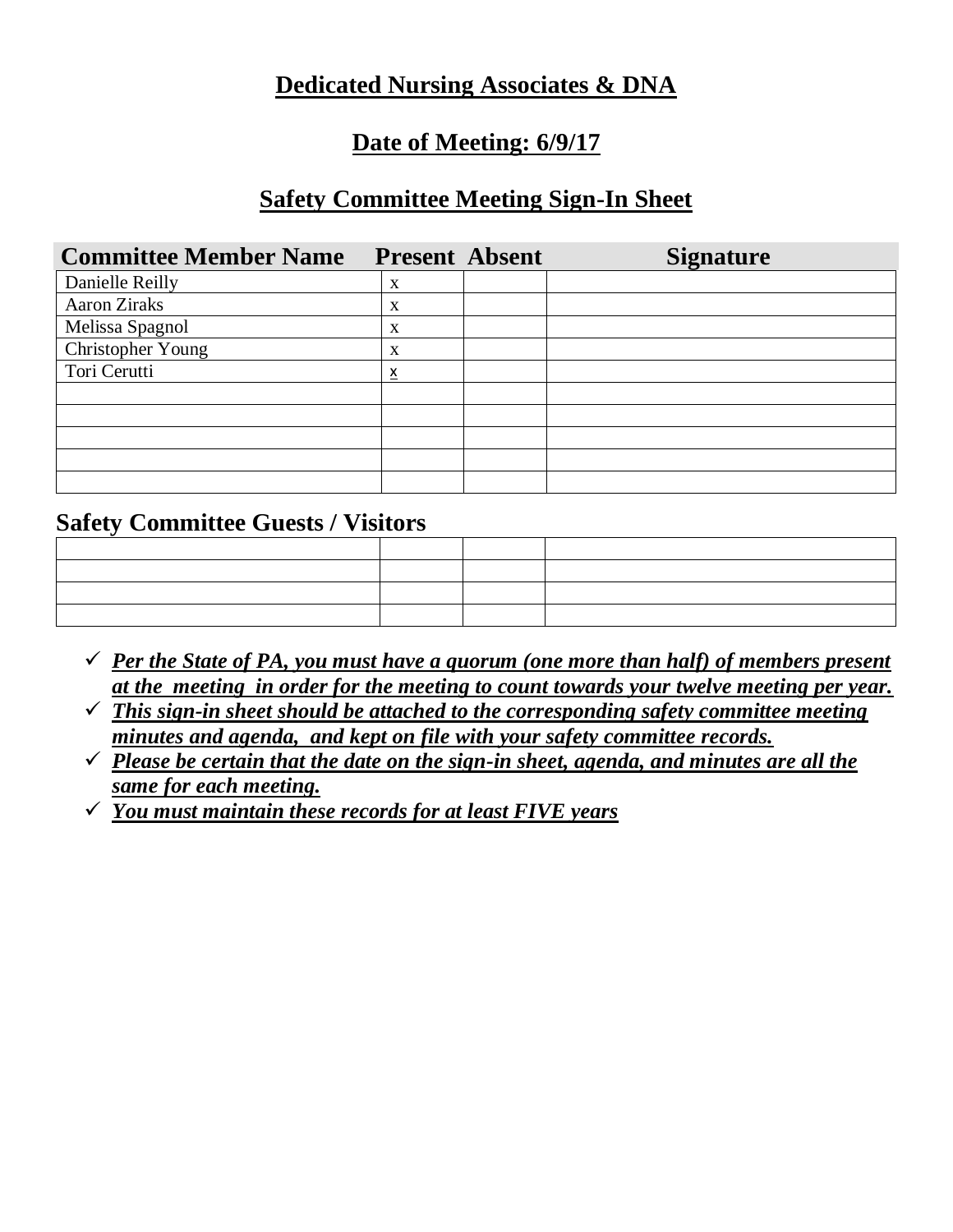## **Dedicated Nursing Associates & DNA Safety Committee Meeting Agenda**

**Date Of Meeting:** *6/9/17*

**Time of Meeting:** *3:00 pm*

**Location of Meeting:** *Corporate Office - 3875 Franklintown Ct, Suite 240, Murrysville, PA 15668*

- **1. Roll Call**
- **2. Review agenda for this meeting.**
- **3. Review and approve last month's meeting minutes.**
- **4. Review of workplace accidents that have occurred since the last meeting; discuss**

**contributing cause, root cause, and corrective actions.**

- **5. Review the status of old business and the committee's suggested corrective actions.**
	- ✓ **Worker Safety in your Hospital – is it on the website?**
	- ✓ **Drug testing – discuss random drug testing**
- **6. Round table discussion – New Business**
	- ✓ **Quarterly Walkthroughs**
	- ✓ **Need to elect field staff to safety committee**
	- ✓ **Violence in the field – suggested topic to put on website**
- **7. Recommendations to management**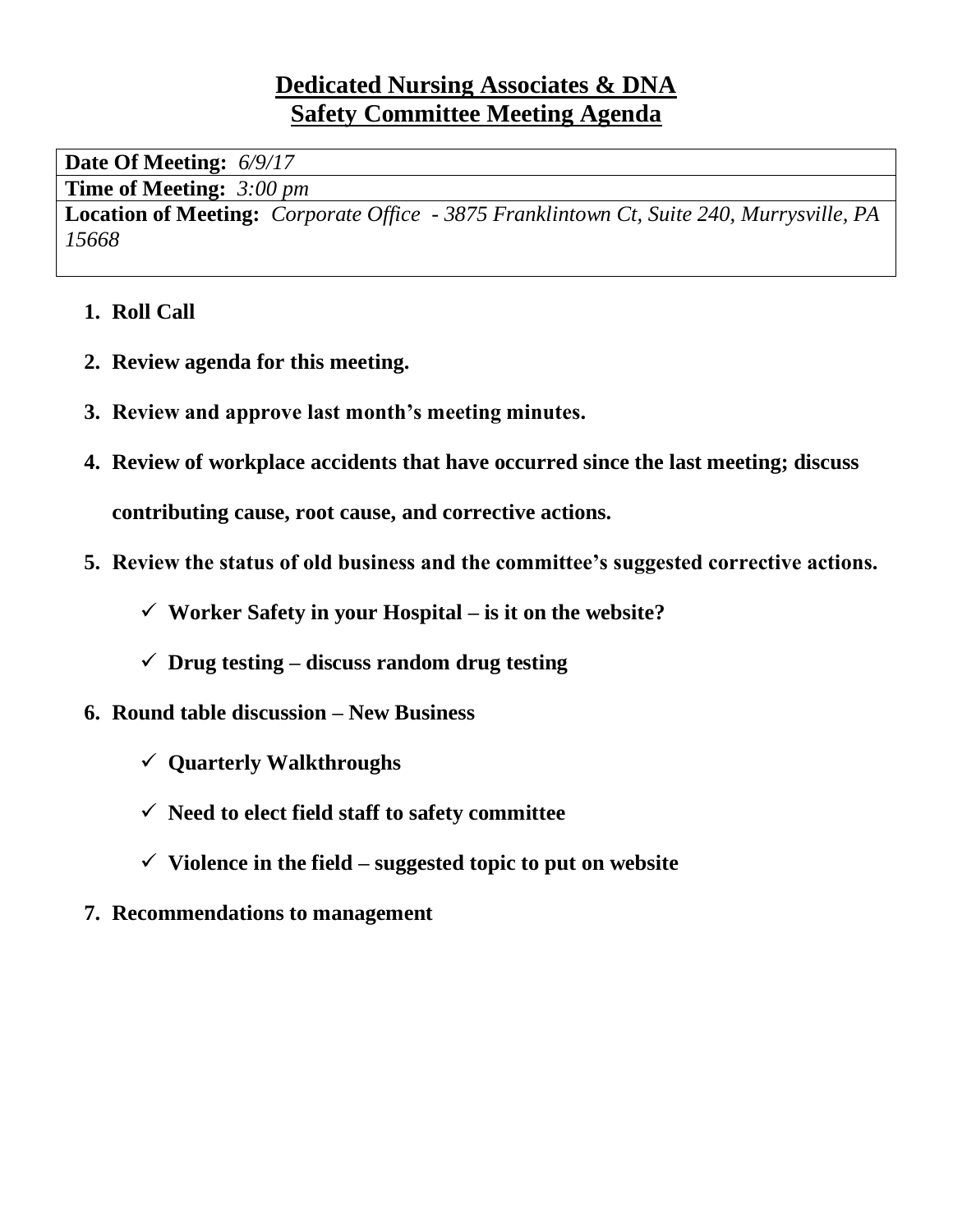## **Dedicated Nursing Associates & DNA Safety Committee Agenda**

**Meeting Date: 6/9/17**

**Time meeting started**: *3:00 pm*

**Meeting Chairperson: Danielle Reilly**

| <b>Present</b>            | <b>Absent</b> |
|---------------------------|---------------|
| Tori Cerutti              |               |
| Danielle Reilly           |               |
| <b>Aaron Ziraks</b>       |               |
| Melissa Spagnol           |               |
| $\overline{Chris\ Young}$ |               |
|                           |               |
|                           |               |
|                           |               |
|                           |               |
|                           |               |
|                           |               |

Agenda for today's meeting was reviewed by all members: **X** Yes No

#### **Previous meeting minutes from (05/2017) were read and approved: X** Yes No

#### **Review of Accidents/Incidents Since the Last Meeting (employee, non-employee, vehicle accidents, near misses, property, & other)**

| Date:   | <b>Cause / Description:</b>                                                                                                                         | <b>Corrective Action:</b>                                                                  |
|---------|-----------------------------------------------------------------------------------------------------------------------------------------------------|--------------------------------------------------------------------------------------------|
| 5/12/17 | Employee was lifting client and felt<br>pressure in her lower left side of<br>back. Hoyer lift was provided but<br>client's family would not use it | Give education on body mechanics. Have DIHS<br>discuss with family the need for hover lift |
| 5/18/17 | Irate resident in motorized<br>wheelchair pushed med cart into<br>employee. Employee was pinned<br>against a wall. Med cart hit her right<br>elbow  | Educate employee on dealing with difficult<br>residents                                    |
| 5/24/17 | Resident grabbed employee and bent<br>his wrist backwards                                                                                           | Educate employee on dealing with difficult<br>residents                                    |
| 5/25/17 | Employee was assisting client into<br>bed and pulled a muscle in her lower<br>back                                                                  | Give education on proper body mechanics                                                    |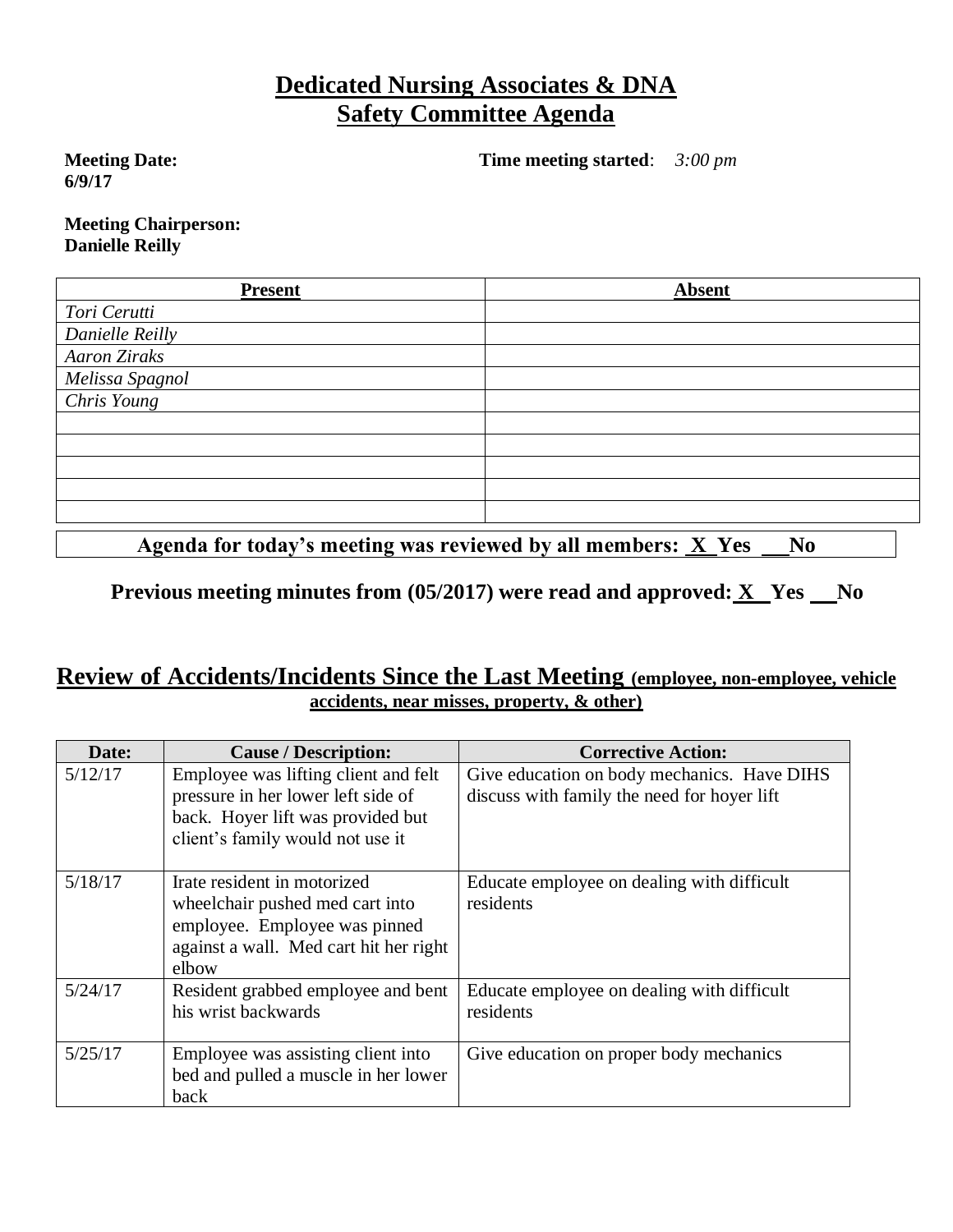| 5/31/17 | Employee was helping client out of<br>wheelchair into walker to change his<br>shorts. Client was falling and | Give education on proper body mechanics |
|---------|--------------------------------------------------------------------------------------------------------------|-----------------------------------------|
|         | employee caught client injuring her<br>right side of back/shoulder                                           |                                         |

## **Status / Progress of Uncompleted Old Business**

| <b>Old Business Item:</b>     | <b>Updates:</b>                                                           |
|-------------------------------|---------------------------------------------------------------------------|
| Drug testing in the workplace | We cannot drug test everyone. We can do it under suspicion but not random |
|                               | and we need a policy on it.                                               |
| Worker Safety in Hospital     | It's on the website                                                       |
| Quarterly walkthroughs        | Complete                                                                  |
|                               |                                                                           |

# **New Business (Round Table Discussion)**

| <b>Committee</b><br><b>Member Name:</b> | <b>Topic / Hazard Identified:</b>                             | <b>Responsibility Assigned To Whom</b><br>& Action To Be Taken: |
|-----------------------------------------|---------------------------------------------------------------|-----------------------------------------------------------------|
| Danielle Reilly                         | Proposed adding 'violence in the field'<br>article to website | Ally will need to add to website                                |
|                                         |                                                               |                                                                 |
|                                         |                                                               |                                                                 |
|                                         |                                                               |                                                                 |
|                                         |                                                               |                                                                 |

## **Other Reports or Guest Speakers**

| <b>Guest Name:</b> | <b>Topic Discussed / Presented to the Group</b> |
|--------------------|-------------------------------------------------|
|                    |                                                 |

| <b>Meeting Adjourned:</b>                         | $3:30$ pm            |
|---------------------------------------------------|----------------------|
| <b>Next Meeting:</b>                              | <i>July 14, 2017</i> |
| <b>Meeting Minutes Completed By: Tori Cerutti</b> |                      |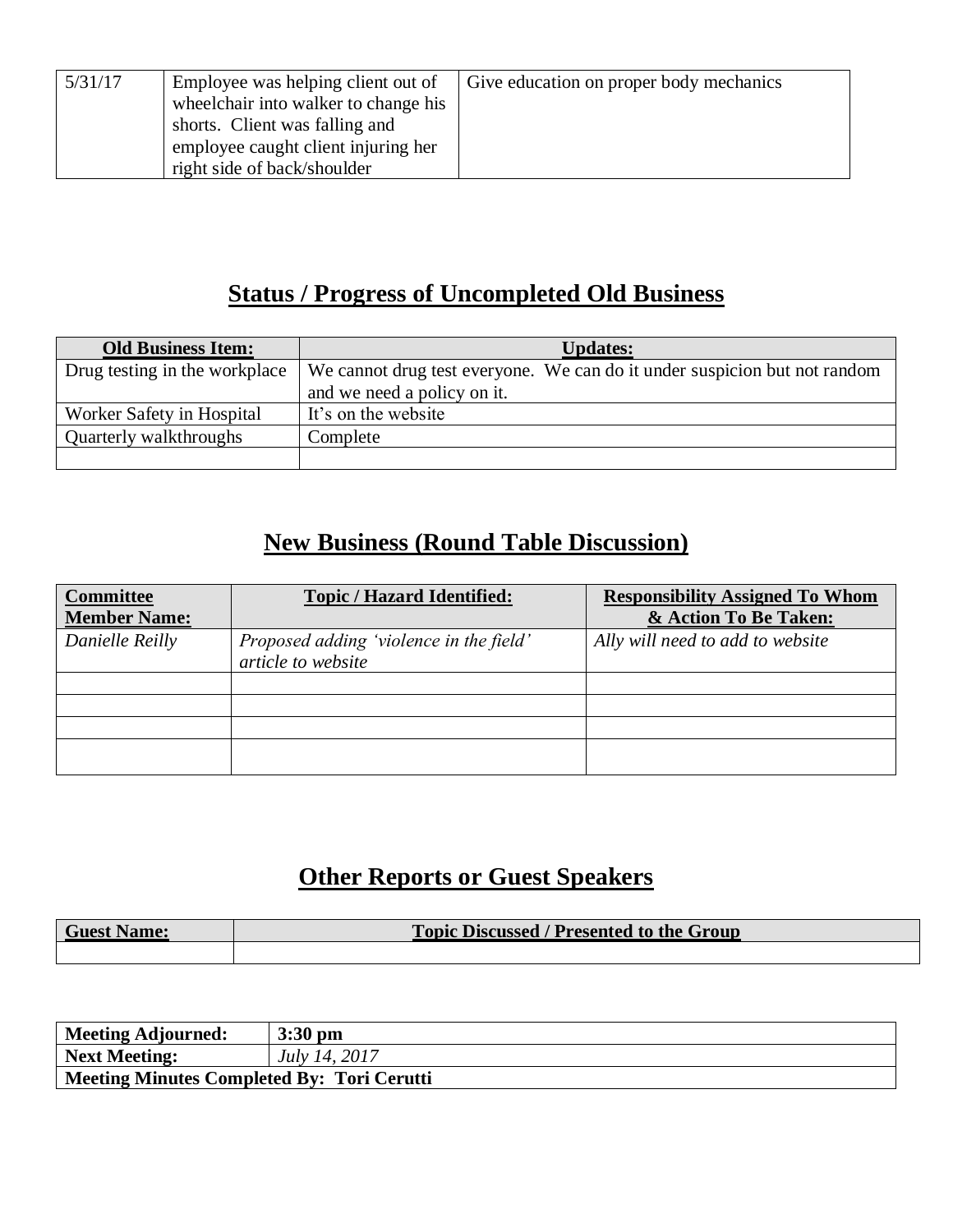- $\checkmark$  *A copy of these minutes & the agenda should be distributed to all company employees, or posted where all employees have access to them.*
- ✓ *These meeting minutes should be attached to the corresponding agenda and sign-in sheet, and kept on file with your safety committee records.*
- $\checkmark$  *Please be certain that the date of the sign-in sheet, agenda, and minutes are all the same for each meeting.*
- ✓ *You must maintain these records for at least FIVE years.*

#### **The 5 Why's - Root Cause Analysis for Workplace Injuries & Near-Miss Incidents**

#### **Steps in using The 5 Why's Root Cause Analysis Method:**

- 1. Start with the undesired event.
- 2. Ask: "Why did the incident happen?" This is typically the Direct Cause.
- 3. Ask: "Why did that happen?" or "Why did that occur?" This is often a Contributing Cause.
- 4. Ask: "Why did this happen?" or "Why did this occur? There may be other Contributing Causes
- 5. Continue asking "Why?" 5 or 6 times. You should get to the **root cause** by the answer to the 5<sup>th</sup> or 6<sup>th</sup> why question.

|                                        | Use the form below to help you determine the root cause of an incident.                                                                            |                             |                                                                         |
|----------------------------------------|----------------------------------------------------------------------------------------------------------------------------------------------------|-----------------------------|-------------------------------------------------------------------------|
| <b>Incident</b><br><b>Location:</b>    | 1. Client's Home (Allentown)<br>2. Facility (North Carolina)<br>3. Facility (Lewisburg)<br>4. Client's Home (York)<br>5. Client's Home (Lewisburg) | Date of<br><b>Incident:</b> | 1.5/12/2017<br>2.5/18/2017<br>3.5/24/2017<br>4.5/25/2017<br>5.5/31/2017 |
| <b>Employee(s)</b><br><b>Involved:</b> | 1. Amarely Marte<br>2. Regina Adams<br>3. Larry Remphrey<br>4. Dante King<br>5. Kyla Connor                                                        |                             |                                                                         |
| <b>Supervisor:</b>                     | 1. Shelly Schelner<br>2. Kevin Capes<br>3. Chantelle Salwocki<br>4. Kristina Lamont<br>5. Chantelle Salwocki                                       |                             |                                                                         |

| <b>Undesired Event</b> | <b>Describe briefly what the event was:</b><br>1. Employee lifting client causing a back injury     |
|------------------------|-----------------------------------------------------------------------------------------------------|
|                        | 2. Med cart hit employee in the elbow                                                               |
|                        | 3. Resident grabbed employee and bent wrist backwards                                               |
|                        | 4. Employee was assisting client into bed and pulled a muscle in her lower back                     |
|                        | 5. Employee assisting client in transfer. Client fell and employee caught them injury back/shoulder |